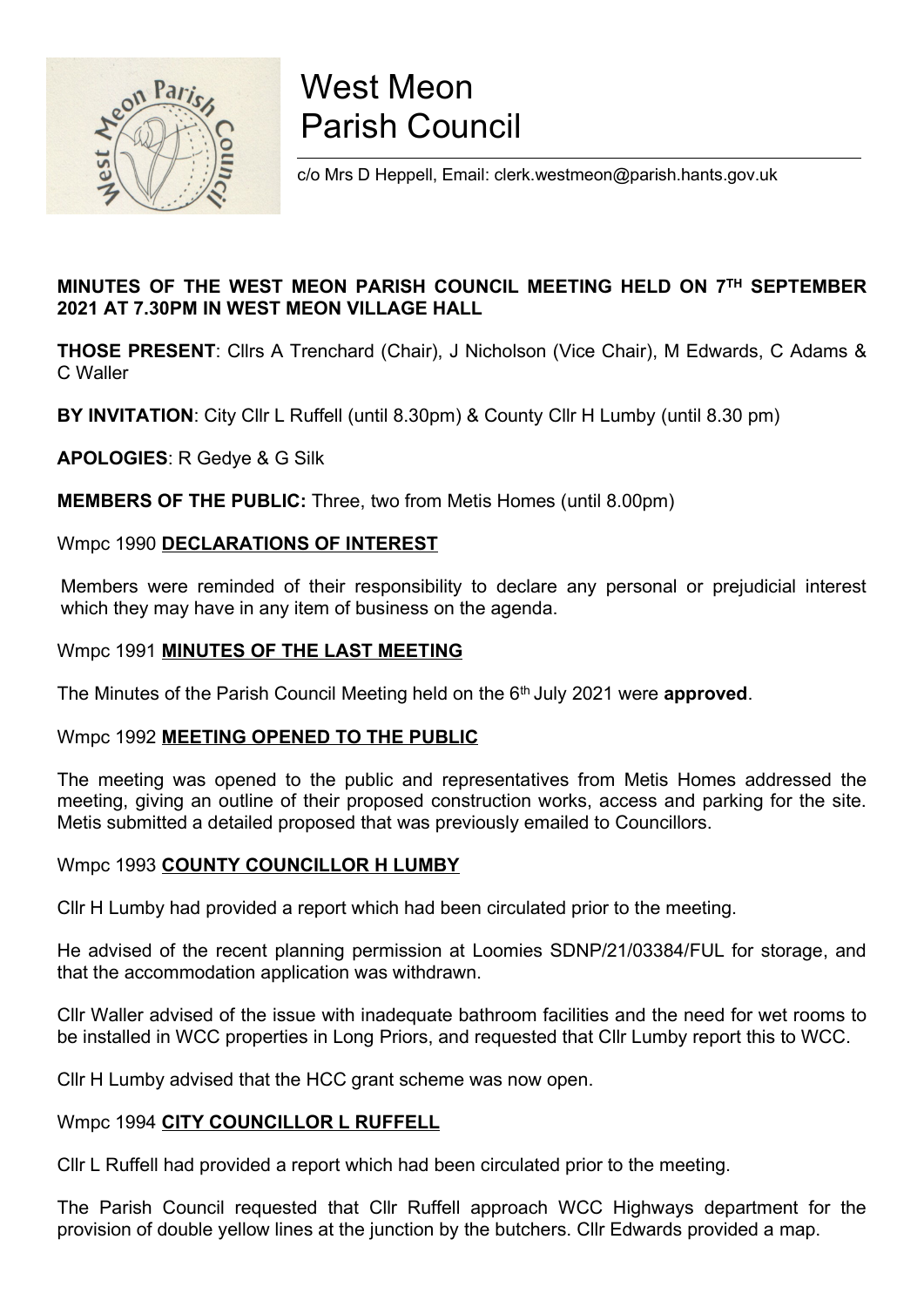### Wmpc 1995 CLERK'S REPORT/UPDATE

- The end of year audit has been approved and Littlejohn has sent an invoice of £240.00.
- SDNP Design Guide Supplementary Planning Document (SPD) Consultation: comments on draft SPD comments have been submitted. by 11.59pm on Monday 6 September 2021.
- VAT returns claim 2020/21 for West Meon has been approved: £1790.00.
- Letter of introduction emailed to all councillors from Donna Jones, Police & Crime Commissioner, Hampshire & The Isle of Wight. Cllr Waller to reply.

### TO RECEIVE WORKING GROUPS

### Wmpc 1996

The Chair brought the Community, Housing and Recreation item: Petanque Court update forward, so the representative could address the meeting on the information circulated to the Parish Council on the proposals.

The Parish Council agreed that a Petanque group should carry out a survey, giving feedback on the uptake on the proposal from parishioners. Flyers should be circulated.

The Parish Council agreed that the proposed groundworks are too big an undertaking with 4,000 tons of spoil.

#### Wmpc 1997 PLANNING

1. SDNP Design Guide Supplementary Planning Document (SPD) Consultation: the Planning Subcommittee comments on draft SPD comments that were submitted by 11.59pm on Monday 6 September 2021 were ratified:

## West Meon Parish Council comments on Design Guide Supplementary Planning Document (SPD) Consultation – opportunity to comment on draft SPD

a) The design guidance does refer to Village Design Statements and local community planning documents like parish plans, but states that they provide guidance and does not explain how much weight that guidance has in the planning process or give a value to it in relation to any developer's plans.

b) Whilst the document more closely defines what a small development is ie down to one house, it does not define a large development or give examples. Therefore, in West Meon, is the recent Metis development a small development or a large development? The size should be described or illustrated to show what is meant by large development in small, medium and large parishes/towns.

c) There is much about Dark Skies but overall not much about other aspects of sustainability in building new developments. For example, there is one paragraph on solar tiles/panels. There ought to be more on this simple solution to generating energy in future builds. In a world struggling to provide better sources of energy, stronger support for home generation and energy saving in house design should be front and centre, not buried at the back of the document.

d) The purpose of the document is to put the landscape, built and natural, at the heart of all future development and redevelopment. This is fine but we are not sure the document as a whole is radical enough. We are not sure what Hampshire or West Meon will look like in 25 years' time and this document seems to assume that development may continue as now,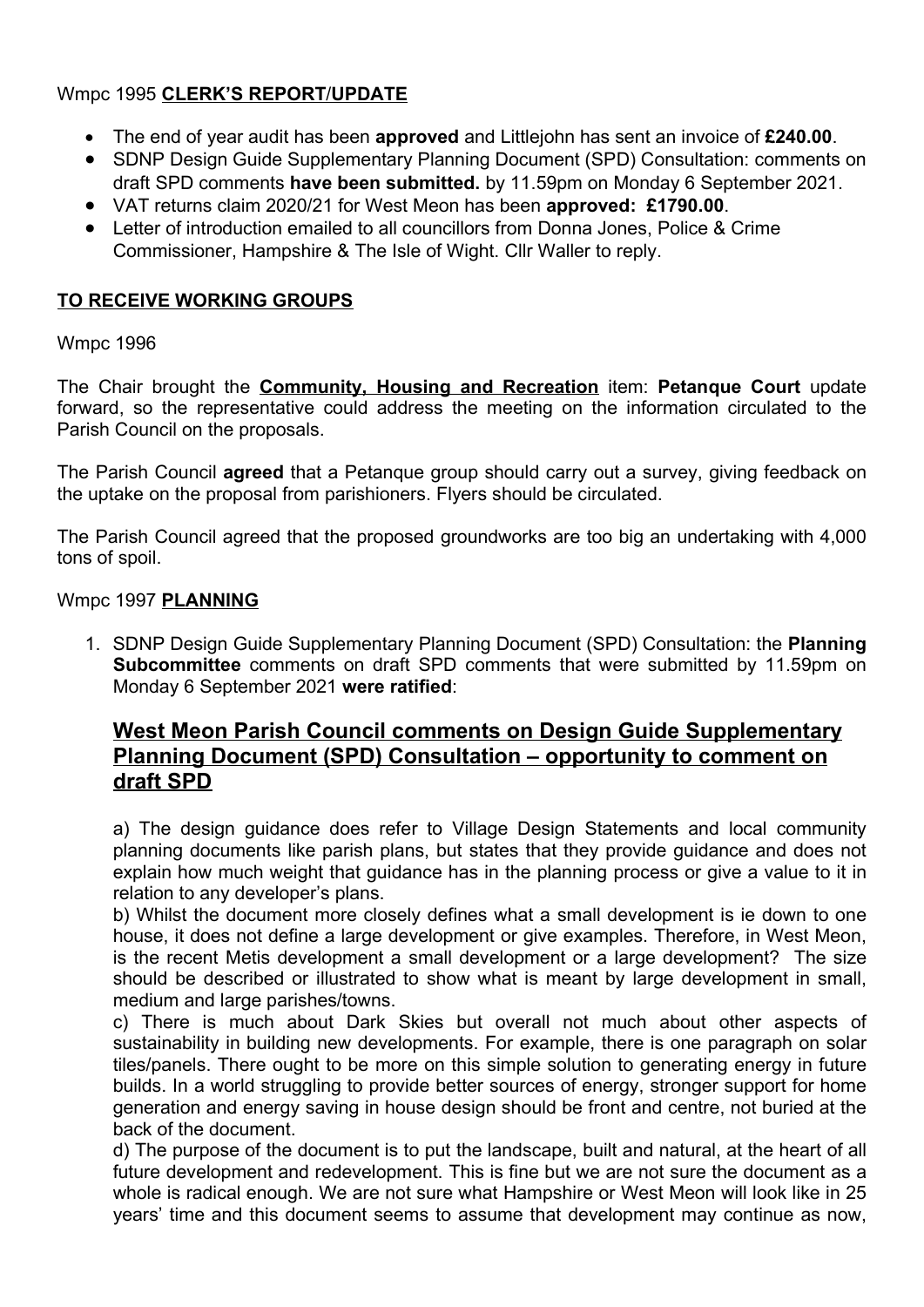but we don't think it will. How we live our lives, cars and public transport, building materials and design won't be like it is today. Will most people still have cars or a car or need a garage? This document doesn't necessarily meet that challenge.

2. Planning appeal SDNP/19/05568/LDE Sutton Park Barn, Lowlands Farm, Polly Glovers Lane, West Meon, Petersfield, Hampshire, GU321JS. It was agreed to object to the proposal.

#### Wmpc 1998 HIGHWAYS AND TRANSPORTATION

Cllr Lumby has agreed to meet Cllr Edwards to check the position of the beech tree and ditch that requires clearing.

#### Wmpc 1999 COMMUNITY, HOUSING AND RECREATION

- a) It was **agreed** that Cllr Waller would get three quotes for a replacement bus shelter at West Meon Hut.
- b) The Chairman had received a letter from the Petanque group which was circulated. It was **agreed** that the chairman, Hugh Morris, and a representative of the Petanque group would meet on site to discuss the proposals. Cllr Nicolson raised the point that the area by the village hall is used as overflow parking by the theatre group.
- c) It was **agreed** that the parts for the adult gym should be ordered at a cost of  $£55.00$ .
- d) Cllr Waller gave an update on the cleaning of the war memorial.
- e) Cllr Edwards gave an update on the Lease agreements with the Village Hall and Rifle Club. He is liaising with the Parish Council's solicitors on this matter and he has a copy of the agreements.
- f) Cllr Adams reported issues with bonfires on Doctors Lane, and the Clerk advised residents to contact WCC Environmental Health to register a complaint.

#### Wmpc 2000 FINANCE AND ADMINISTRATION

Cllr Edwards updated on the lease agreements, advising that the land needs to be registered, and it was agreed that Branson and Childs solicitors would continue with this. The Parish Council thanked Cllr Edwards for all of his work on the leases.

The Parish Council considered dates for the Queen's Platinum Jubilee fete, 2<sup>nd</sup> to 5<sup>th</sup> June 2022. It was agreed that this would be an item for the Parish news.

Cllr Nicolson presented the budget which was agreed.

No candidates were present to carry out co-option.

#### Schedule of payments

#### 7 th September 2021

| <b>HALC Hampshire ALC Membership fee</b> | £327.00 |
|------------------------------------------|---------|
| Littlejohn External Auditors             | £240.00 |
| <b>BACS D Heppell salary</b>             |         |
| Expenses D Heppell                       | £21.70  |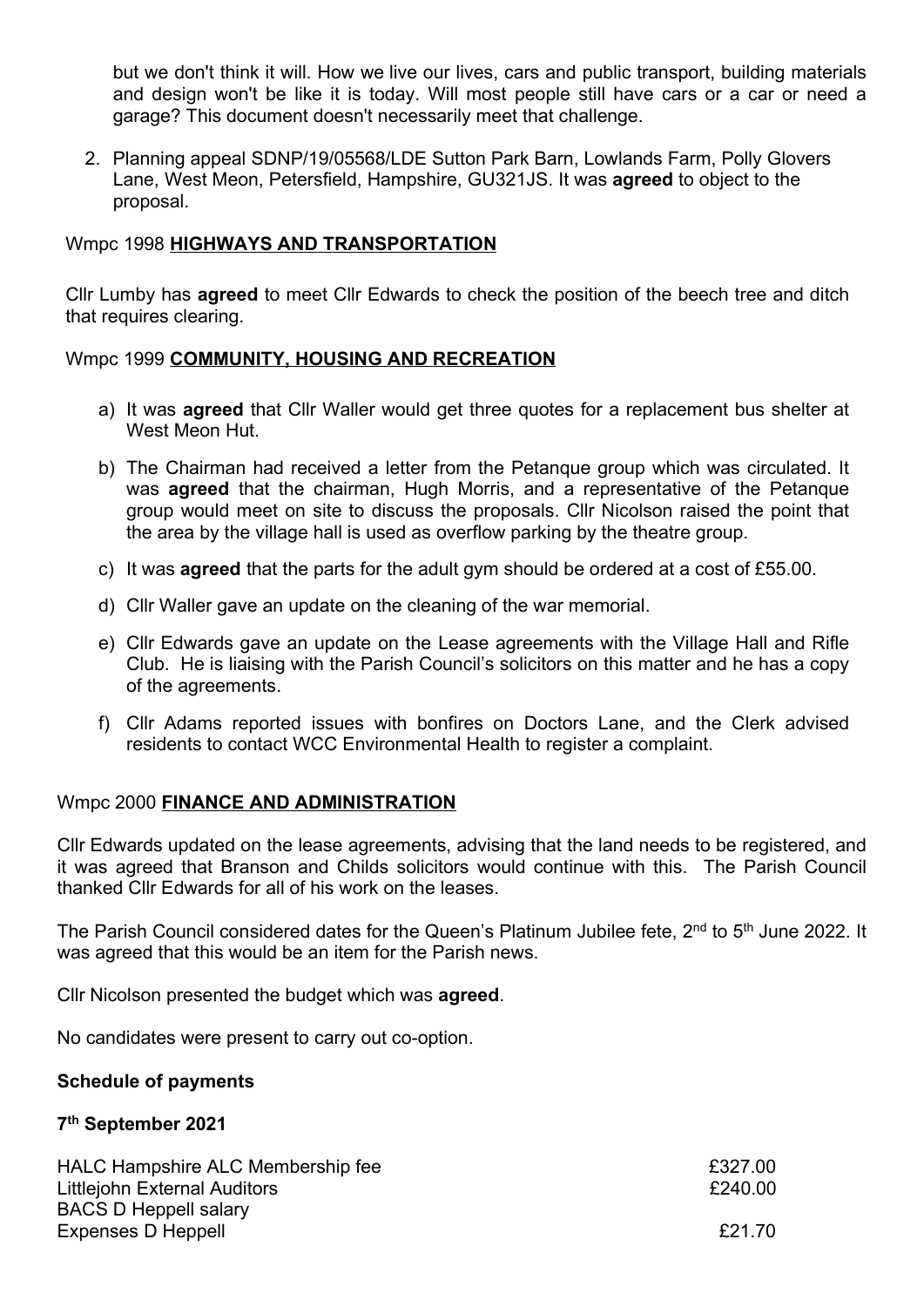BACS HMRC  $\overline{26.80}$ 

#### Grants

pm

Rifle Club **E500.00** 

It was resolved that the schedule of payments listed above be approved.

#### Wmpc 2001 ITEMS TO BE CONSIDERED AT NEXT MEETING

Ditches, petanque, Platinum Jubilee, lease agreement, cleaning of the cross, co-option, walk around parish assets.

#### Wmpc 2002 DATES OF NEXT MEETINGS

Tuesday 5<sup>th</sup> October 2021, Tuesday 2<sup>nd</sup> November 2021, Tuesday 7<sup>th</sup> December 2021, all at 7.30pm in the Village Hall.

Meeting finished at 9.35

Chair ……………………….

-------------------------------------------------------------------------------------------------------------

## Hampshire County Councillor report September 2021

1. Return to school measures

The County Council is prioritising supporting pupils and students so they can safely return to faceto-face learning. The following guidance has been issued for parents and carers of school-age children:

•Bubbles are no longer required: Students will no longer be required to form bubbles or limited groups.

•When to wear a face covering has changed: Face coverings are no longer required for pupils and staff in school, which means a return to singing and playing brass instruments in school settings. However, face coverings are still recommended when using public transport to and from school. Changes to who needs to self-isolate and when: Under 18s and fully vaccinated adults who are identified as close contacts do not need to self-isolate unless they haveCOVID-19 symptoms. Close contacts should instead take a PCR test. If positive, NHS Test and Trace will inform the individual what to do next.

•Regular asymptomatic testing at home should continue: Secondary school pupils and college students are encouraged to continue taking Lateral Flow Device tests twice each week. At the start of term, schools will carry out two rapid flow tests on the school premises for each person; after this, tests should continue at home.

•Additional age groups can get vaccinated: Anyone aged 16 or 17 can now get vaccinated. Children aged 12-15 with underlying health conditions or who live with someone that is clinically vulnerable can also be vaccinated.

•Children and young people should stay home if they are at all unwell and not use public transport. Even if they don't have COVID-19 symptoms or their COVID-19 test is negative, they may still have an illness which could be passed on to other people. Schools will get in touch directly with parents and carers if they have put any extra precautionary measures in place, such as staggering school start times.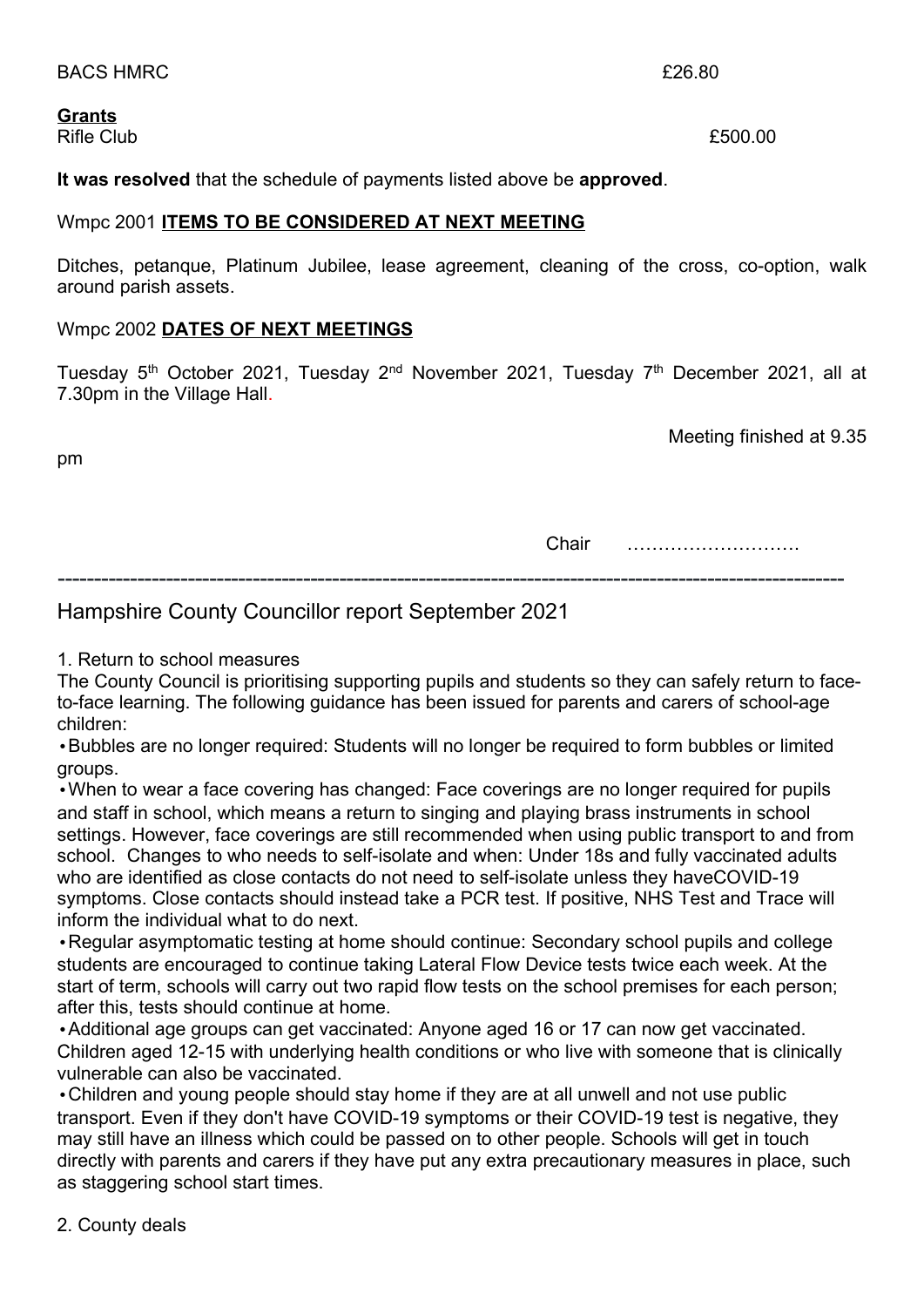The Prime Minister announced in July new 'County Deals' as part of his vision for 'levelling up' across the UK with the aim of benefitting local communities. Hampshire County Council has registered a formal expression of interest to be one of the early pilots for a County Deal. These aim to bring decisions and powers closer to people and places. The County Council is not committed to anything at stage but will now start discussions with government. The cities of Portsmouth and Southampton, the Isle of Wight and the district councils within Hampshire are all expected to join these discussions.

## 3. Afghan Refugee Support

Local authorities across the country are working with the Home Office and local partners to assist Afghan families moving to the UK to re-settle as part of the Government's Afghan Relocation and Assistance Policy programme. As part of this, the County Council is working alongside district councils, NHS, support providers and local charities, to help re-settle a number of families into longer term accommodation in Hampshire, with associated service support. In addition, temporary accommodation is being procured prior to them being offered permanent resettlement into housing either in Hampshire or anywhere in the country. Many offers of support and donations have been received from across the county and these are very much appreciated, especially offers of practical support. If individuals or community organisations wish to make donations, they are encouraged to visit the website of registered local charity Community First who are co-ordinating collections across the county. In addition to signposting to donation points, Community First is also publishing a list of priority items that are needed first and foremost. It is requested that items are either nearly-new or in good second-hand condition. The Community First website can be found at https://www.cfirst.org.uk/donating-to-help-afghan-evacuees/ and they can be emailed with offers of practical support at **support@cfirst.org.uk.** For offers of accommodation, the County Council is working with district councils to establish a co-ordinations process.

Cllr Hugh Lumby Hampshire County Councillor

Meon Valley Divisionhugh.lumby@hants.gov.uk

-------------------------------------------------------------------------------------------------

## Winchester City Councillor Report

## September 2021

## 1. Central Winchester regeneration

Winchester City Council's long running regeneration plans to revitalise its city centre have taken another step forward. It is currently undertaking an evaluation process to bring forward a mixed-use development for the area, with new homes, flexible workspaces, a night-time economy and new public spaces.

The Strategic Outline Case (SOC) for the scheme has now been approved; this is the first stage in the formal process of business case development. The document set out the aims, provided an option appraisal for delivery options and then set out the preferred way forward for the proposed development site. Subject to further review in the next stages, proposals for this phase of development incorporate the site of Winchester Bus Station, Kings Walk, the old Friarsgate Medical Centre and Coitbury House.